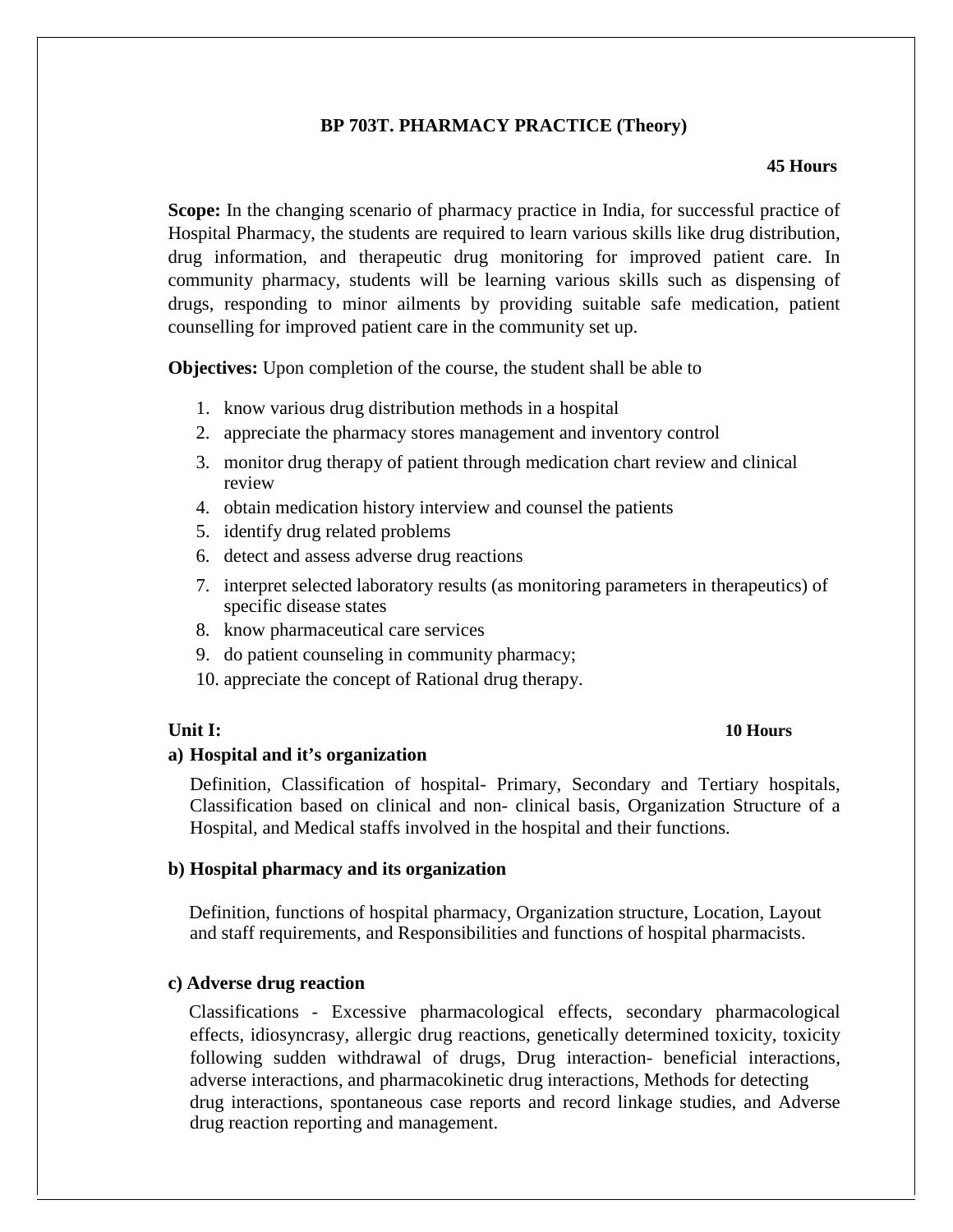## **d**) **Community Pharmacy**

Organization and structure of retail and wholesale drug store, types and design, Legal requirements for establishment and maintenance of a drug store, Dispensing of proprietary products, maintenance of records of retail and wholesale drug store.

### **Unit II: 10 Hours**

### **a) Drug distribution system in a hospital**

Dispensing of drugs to inpatients, types of drug distribution systems, charging policy and labelling, Dispensing of drugs to ambulatory patients, and Dispensing of controlled drugs.

## **b) Hospital formulary**

Definition, contents of hospital formulary, Differentiation of hospital formulary and Drug list, preparation and revision, and addition and deletion of drug from hospital formulary.

### **c) Therapeutic drug monitoring**

Need for Therapeutic Drug Monitoring, Factors to be considered during the Therapeutic Drug Monitoring, and Indian scenario for Therapeutic Drug Monitoring.

## **d) Medication adherence**

Causes of medication non-adherence, pharmacist role in the medication adherence, and monitoring of patient medication adherence.

### **e) Patient medication history interview**

Need for the patient medication history interview, medication interview forms.

### **f) Community pharmacy management**

Financial, materials, staff, and infrastructure requirements.

### **Unit III: 10 Hours**

### **a) Pharmacy and therapeutic committee**

Organization, functions, Policies of the pharmacy and therapeutic committee in including drugs into formulary, inpatient and outpatient prescription, automatic stop order, and emergency drug list preparation.

### **b) Drug information services**

Drug and Poison information centre, Sources of drug information, Computerised services, and storage and retrieval of information.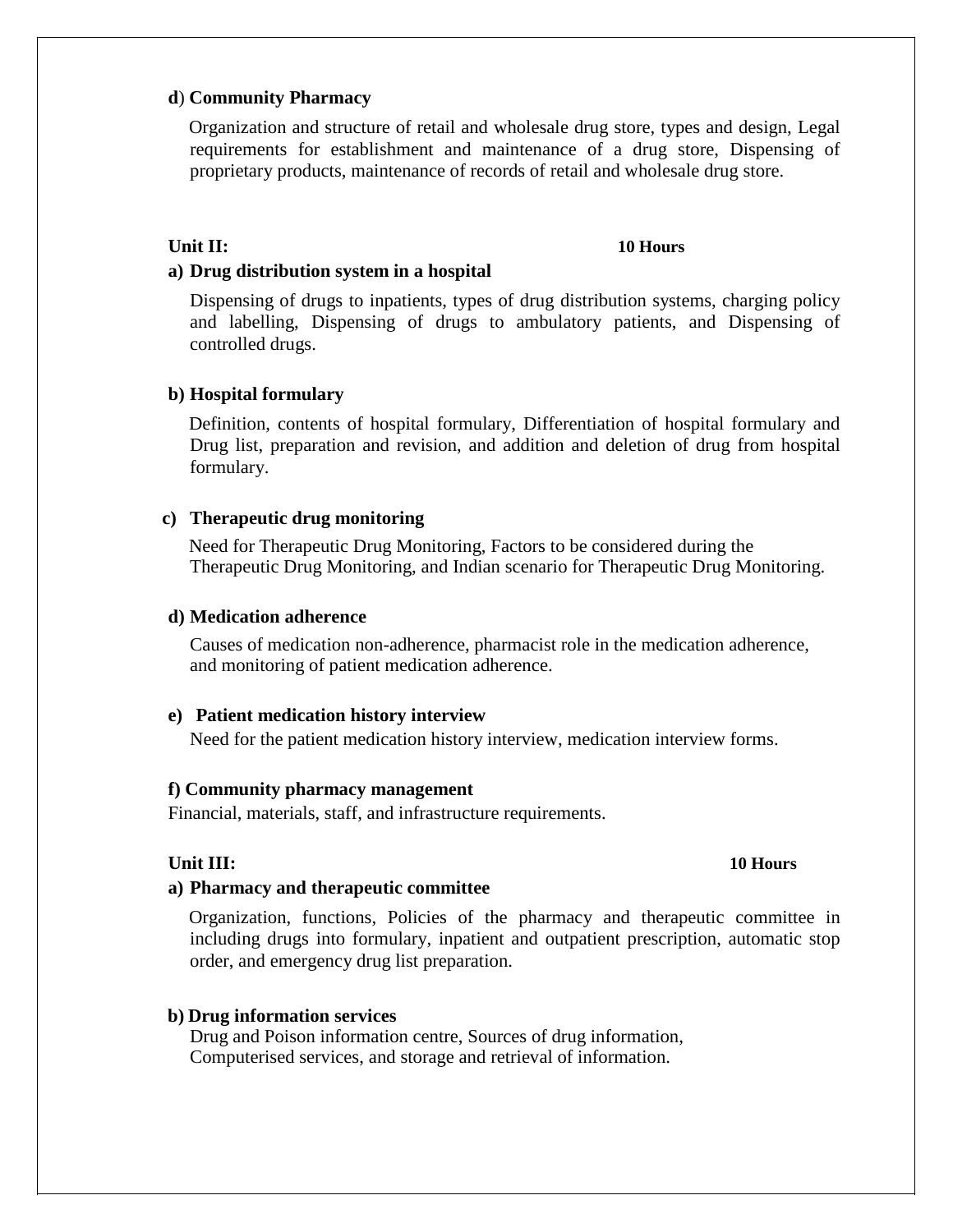## **c) Patient counseling**

Definition of patient counseling; steps involved in patient counseling, and Special cases that require the pharmacist

### **d) Education and training program in the hospital**

Role of pharmacist in the education and training program, Internal and external training program, Services to the nursing homes/clinics, Code of ethics for community pharmacy, and Role of pharmacist in the interdepartmental communication and community health education.

## **e) Prescribed medication order and communication skills**

Prescribed medication order- interpretation and legal requirements, and Communication skills- communication with prescribers and patients.

**Unit IV 8 Hours**

**a) Budget**

**preparation and implementation** Budget preparation and implementation

### **b) Clinical Pharmacy**

Introduction to Clinical Pharmacy, Concept of clinical pharmacy, functions and responsibilities of clinical pharmacist, Drug therapy monitoring - medication chart review, clinical review, pharmacist intervention, Ward round participation, Medication history and Pharmaceutical care.

### **c) Over the counter (OTC) sales**

Introduction and sale of over the counter, and Rational use of common over the counter medications.

## **Unit V 7 Hours**

## **a) Drug store management and inventory control**

Organisation of drug store, types of materials stocked and storage conditions, Purchase and inventory control: principles, purchase procedure, purchase order, procurement and stocking, Economic order quantity, Reorder quantity level, and Methods used for the analysis of the drug expenditure

## **b) Investigational use of drugs**

Description, principles involved, classification, control, identification, role of hospital pharmacist, advisory committee.

### **c) Interpretation of Clinical Laboratory Tests**

Blood chemistry, hematology, and urinalysis